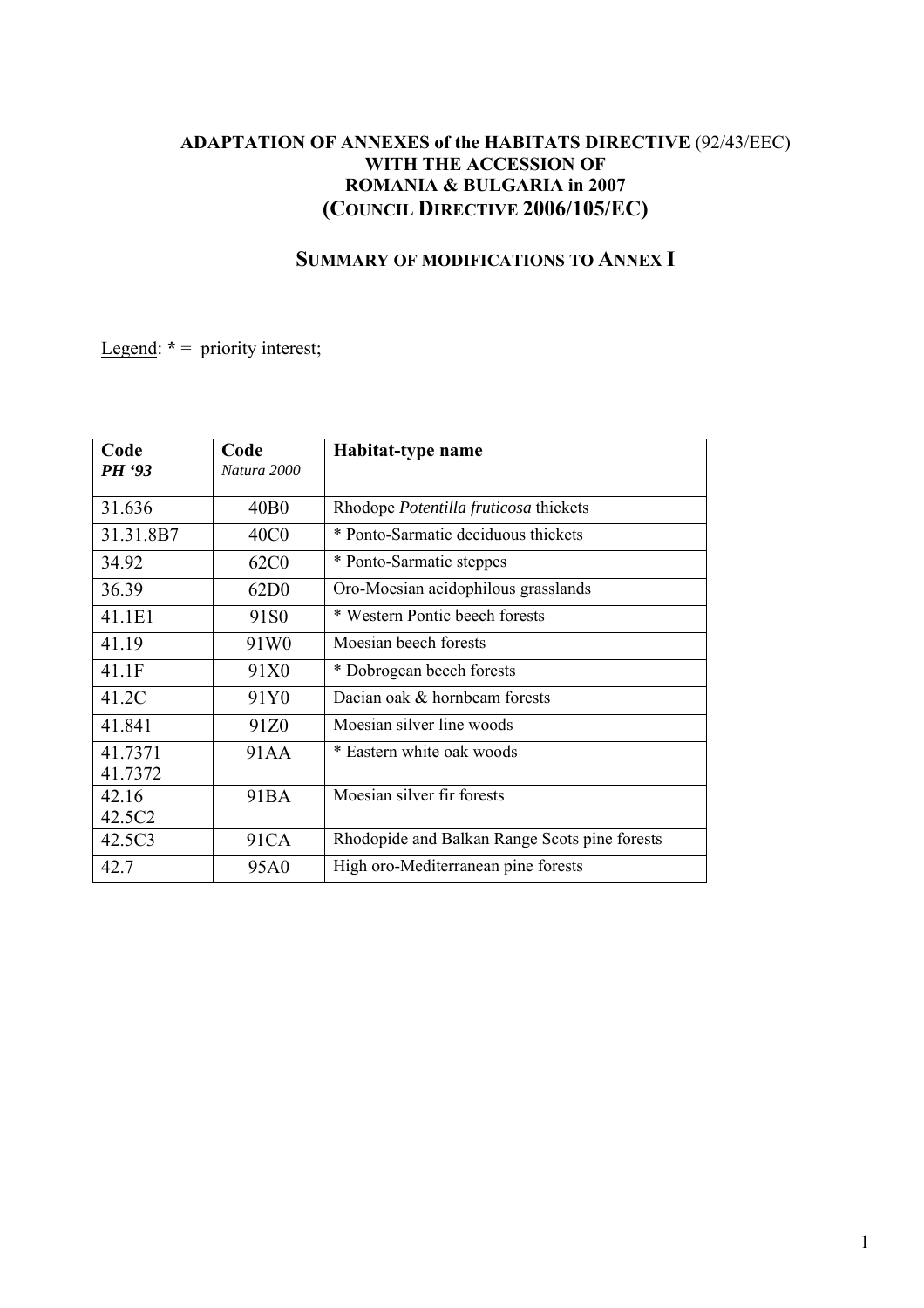# **SUMMARY OF MODIFICATIONS TO ANNEXES II, IV &V OF THE HABITATS DIRECTIVE**

Legend:  $X =$  addition to a certain annex;  $\triangle =$  geographical restriction from a certain annex (i.e. a listed species is not covered for a given country); \* = priority interest; Candidate Countries abbreviations: **BG** = Bulgaria, **RO**  $=$  Romania

|                  |                           |   | <b>Explanatory remarks</b>                            |
|------------------|---------------------------|---|-------------------------------------------------------|
| $\mathbf{I}$     | IV                        | V |                                                       |
|                  |                           |   |                                                       |
|                  |                           |   |                                                       |
|                  |                           |   |                                                       |
| X                | X                         |   |                                                       |
|                  |                           |   |                                                       |
| X                | X                         |   |                                                       |
|                  |                           |   |                                                       |
|                  |                           |   |                                                       |
|                  | ▲                         | X | Concerns BG                                           |
|                  |                           |   |                                                       |
| X                | X                         |   |                                                       |
|                  |                           |   |                                                       |
|                  |                           |   |                                                       |
|                  |                           |   |                                                       |
| $\boldsymbol{X}$ | $\boldsymbol{\mathrm{X}}$ |   |                                                       |
|                  |                           |   | <b>Amendments</b><br>for X or $\triangle$<br>to Annex |

#### **Part 1: animal species**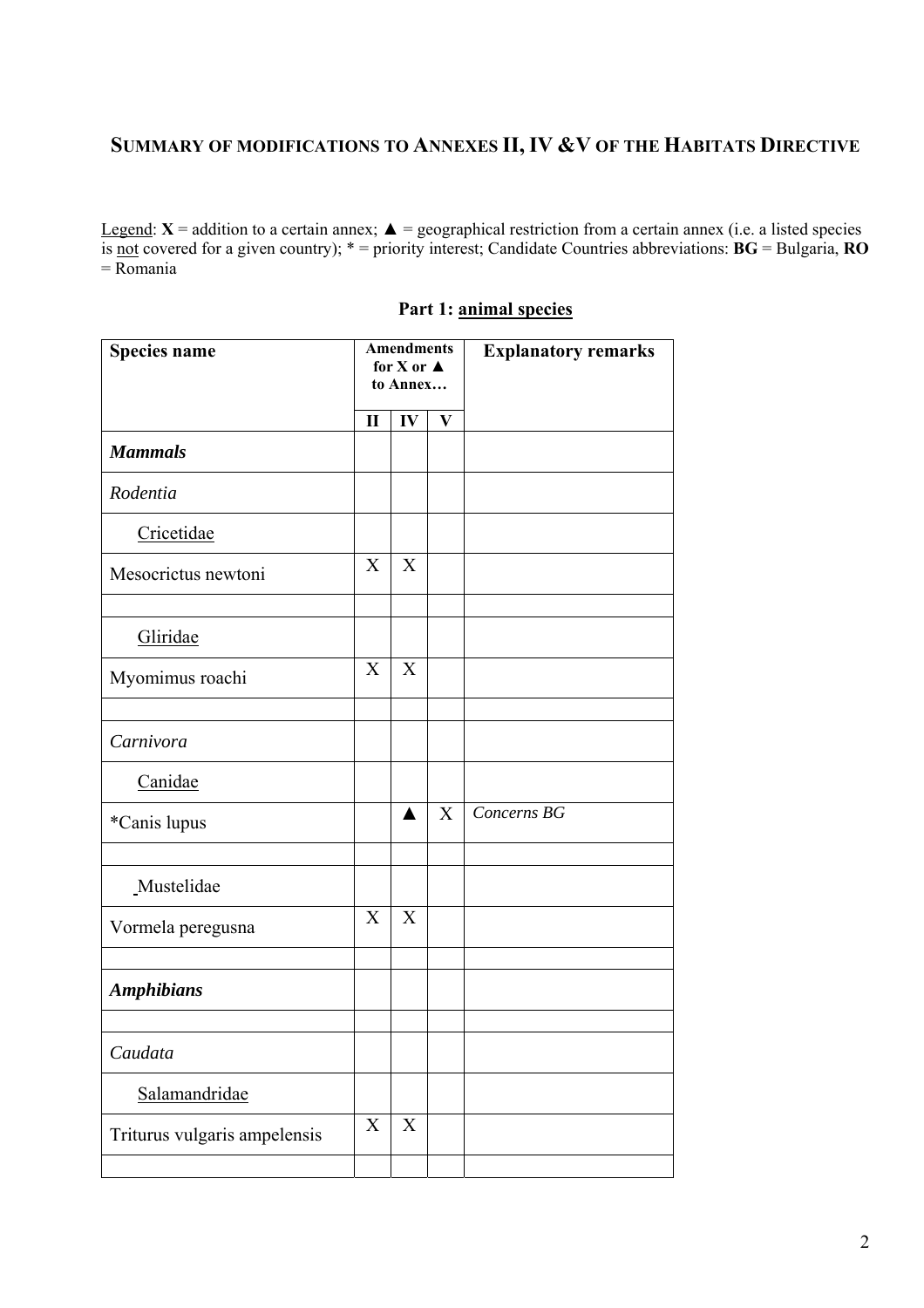| <b>Species name</b>        |                           | <b>Amendments</b><br>for X or $\triangle$<br>to Annex |              | <b>Explanatory remarks</b> |
|----------------------------|---------------------------|-------------------------------------------------------|--------------|----------------------------|
|                            | $\mathbf{I}$              | IV                                                    | $\mathbf{V}$ |                            |
| Fish                       |                           |                                                       |              |                            |
| Perciformes                |                           |                                                       |              |                            |
| Percidae                   |                           |                                                       |              |                            |
| *Romanichythys valsanicola | X                         | X                                                     |              |                            |
| <b>Arthropods</b>          |                           |                                                       |              |                            |
| <i>Insecta</i>             |                           |                                                       |              |                            |
| Lepidoptera                |                           |                                                       |              |                            |
| Pseudophilotes bavius      | $\boldsymbol{\mathrm{X}}$ | $\mathbf X$                                           |              |                            |
|                            |                           |                                                       |              |                            |
| Orthoptera                 |                           |                                                       |              |                            |
| Isophya harzi              | $\mathbf X$               | $\boldsymbol{X}$                                      |              |                            |

# Part 2: plant species

| <b>Species name</b>                | <b>Amendments</b><br>for addition to<br>Annex |              |   | <b>Explanatory</b><br>remarks |
|------------------------------------|-----------------------------------------------|--------------|---|-------------------------------|
|                                    | П                                             | IV           | V |                               |
| <b>ANGIOSPERMAE</b>                |                                               |              |   |                               |
| CAMPANULACEAE                      |                                               |              |   |                               |
| Campanula romanica Săvul.          | X                                             | $\mathbf{X}$ |   |                               |
|                                    |                                               |              |   |                               |
| CARYOPHYLLACEAE                    |                                               |              |   |                               |
| Moehringia jankae Griseb. ex Janka | X                                             | X            |   |                               |
|                                    |                                               |              |   |                               |
| <b>COMPOSITAE</b>                  |                                               |              |   |                               |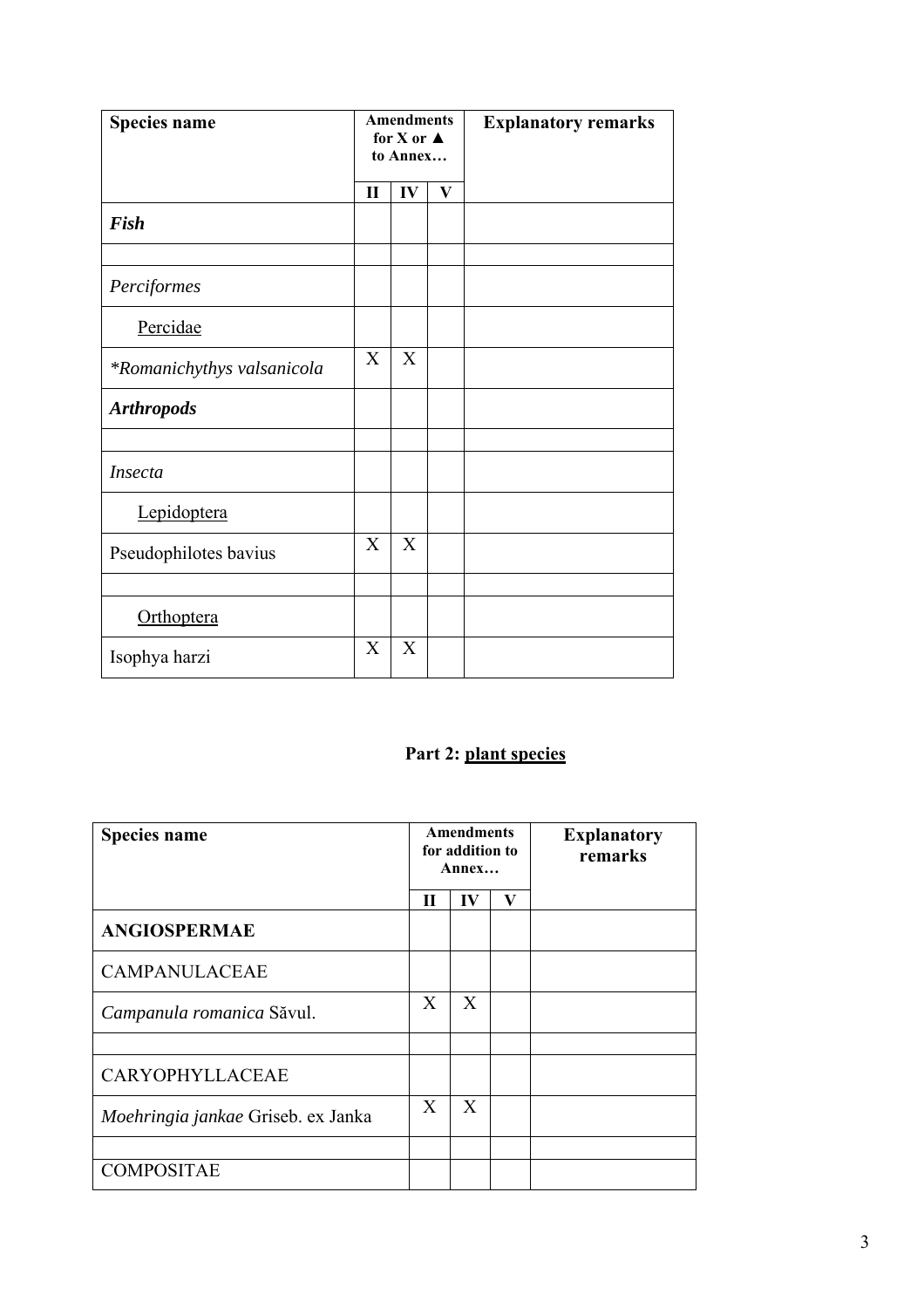| Species name                                                           |              | <b>Amendments</b><br>for addition to<br>Annex |          | <b>Explanatory</b><br>remarks |
|------------------------------------------------------------------------|--------------|-----------------------------------------------|----------|-------------------------------|
|                                                                        | $\mathbf{I}$ | IV                                            | $\bf{V}$ |                               |
| Centaurea immanuelis-loewii Degen                                      | X            | X                                             |          |                               |
| Centaurea jankae Brandza                                               | X            | X                                             |          |                               |
| Centaurea pontica Prodan & E. I.<br>Nyárády                            | X            | X                                             |          |                               |
| <b>CRUCIFERAE</b>                                                      |              |                                               |          |                               |
| Draba dorneri Heuffel.                                                 | X            | X                                             |          |                               |
| <b>GRAMINEAE</b>                                                       |              |                                               |          |                               |
| Poa granitica Br.-Bl. ssp. disparilis (E.<br>I. Nyárády) E. I. Nyárády | X            | X                                             |          |                               |
| Stipa danubialis Dihoru & Roman                                        | X            | X                                             |          |                               |
| <b>LEGUMINOSAE</b>                                                     |              |                                               |          |                               |
| Astragalus peterfii Jáv.                                               | X            | X                                             |          |                               |
| <b>LILIACEAE</b>                                                       |              |                                               |          |                               |
| Tulipa hungarica Borbas                                                | X            | X                                             |          |                               |
| <b>OLEACEAE</b>                                                        |              |                                               |          |                               |
| Syringa josikaea Jacq. Fil. Ex<br>Reichenb.                            | X            | X                                             |          |                               |
| ORCHIDACEAE                                                            |              |                                               |          |                               |
| Dactylorhiza kalopissii E.Nelson                                       | X            | X                                             |          |                               |
| <b>ROSACEAE</b>                                                        |              |                                               |          |                               |
| Potentilla emilii-popii Nyárády                                        | X            | X                                             |          |                               |